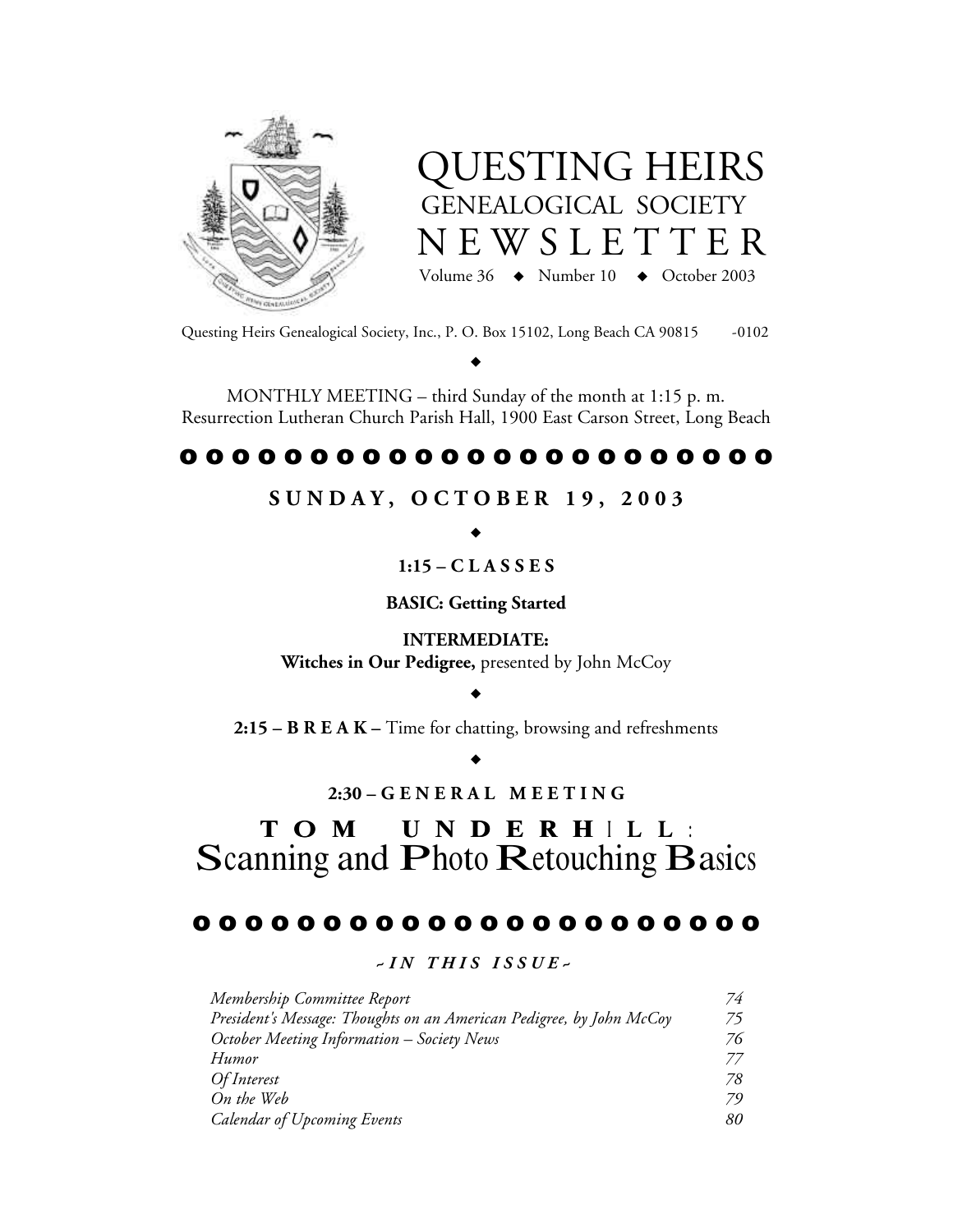#### *~ M E M B E R S H I P R E P O R T ~* **Jeanette (Marcus) JONES (562) 421-5610 SEPTEMBER MEETING ATTENDANCE** Members: 28 Guests: 1  $\blacklozenge$ **NEW MEMBERS** *Welcome to our newest members:* Sandra Hollandsworth Individual to 9/04 James A. Weston Individual to 9/04  $\blacklozenge$ **RENEWALS** *Thank you to the following members for renewing so promptly:* Linda Artuso Individual to 9/04 Martha B. Baxter Individual to  $9/04$ Bruce Brightman Individual to  $9/04$ Barbara Cary **Individual** to  $9/04$ Jean K. Chapple Contributing to 9/04 Evelyn M. Coles Individual to  $9/04$ Aaron Day Contributing to 9/04 Cynthia Day-Elliott Individual to 9/04 William & Florence Doud Family to 9/04 Vickie Elliott **Individual** to 9/04 Raye Fairchild Newsletter to 9/04 Helen L. Goring Individual to  $9/04$ Douglas Grant Individual to  $9/04$ Carmen Gross Individual to  $9/04$ Lowell M. & Inga Harris Family to 9/04 Richard Hoover Patron+ to  $9/04$ Patrick J. Horan Individual to  $9/04$ George & Polly Johnson Sustaining to  $9/04$ Hazele Johnson **Individual** to  $9/04$ Donald Krokus Contributing to  $9/04$ Maybelle Larson Individual to  $9/04$ Jack & Vivian Marks Family to 9/04 John McCoy Patron+ to 9/04 Christina M. McKillip Individual to  $9/04$ Harriet Miller Individual to 9/04 Beverly J. Plank Indivudual to  $9/04$ Michael E. Powers Individual to  $9/04$ Caroline Rainey Mewsletter to  $9/04$ Elizabeth Reidy Individual to  $9/04$ Jack W. Rhodes Individual to 9/04 Mary Ellen Smith Individual to  $9/04$ Phyllis Strawn Individual to  $9/04$ Mark J. Thompson Individual to 7/04 David Werts **Individual** to  $9/04$ Linna Young Sustaining to  $9/04$

#### $\blacklozenge$

#### **YEARLY DUES REMINDER**

*Read the following if you have not recently paid your dues:*

Questing Heirs dues cover the period of September 1 to September 1 of the next year. Look on the address label of your newsletter. If it does not have an "9/04" date on it, you need to look on back page of newsletters for information about renewal. For those of you who have someting other than the "9" we will be getting in touch with you. You can send your check in or bring it to the October meeting.

# o o o o o o o o o o o o o o o o o o o o o o o o o o o o o o

Do not trust your memory; <sup>i</sup>t <sup>i</sup>s a net full of holes; the most beautifu<sup>l</sup> prizes slip through <sup>i</sup>t. Georges Duhamel, 1884-1966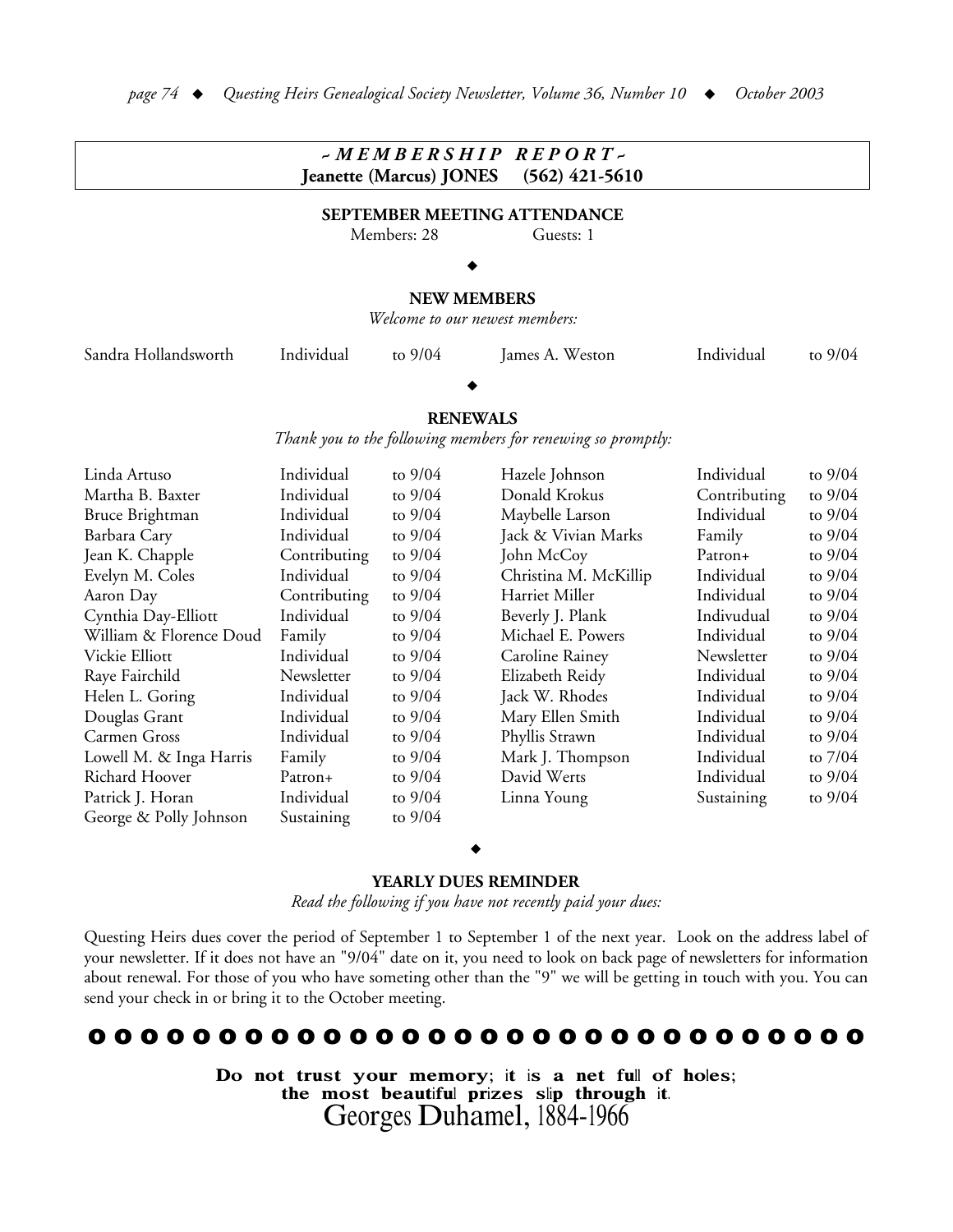# *~ P R E S I D E N T ' S M E S S A G E ~*

### Thoughts on an American Pedigree

**any years ago,** a reporter friend complained, "Everyone wants to tell me the Truth. I'm not interested in the Truth – just give me the facts." It was the same complaint attributed to Pontius Pilate: "*What is truth?* Everyone wants me to see things their way. Can't we all just stick to the facts?" It is only after about four decades of genealogical research that I am beginning to understand the difficulty of discerning the truth. M

In recent programs and discussions at Questing Heirs, we have touched on some of those difficult topics that turn up in an American pedigree: religious intolerance, slavery, gangsters, notorious outlaws of the Wild West, and this month, witch hunts. "If you were to meet your distant ancestors, you probably would not like them," said one genealogist. A lot of distressing things turn up in genealogy – especially if it's done well.

An alternative view was popular a few generations ago. Numerous family histories were published that made everyone into fine, upstanding citizens who led lives of unparalleled virtue. Some authors went so far as to invent pedigrees back to noble roots. A great example is the famous Dickinson genealogy that has proved to be entirely fanciful.

There are, of course, people who try to explain it all away. I don't think this is helpful! I remember

someone in the darkened microfilm room of a Family History Center trying to argue that the Civil War had nothing to do with slavery. "It was all about preserving a way of life," she said cheerfully. To her, that was the Truth. A way of life not shared by the slaves, I thought, and only made possible through their suffering.

Similar rationalizations have been advanced for almost all of the darker episodes in our history, except for the Salem witch hysteria. Our New England ancestors at least had the honesty to admit their error while many of the participants – other than the "witches" themselves – were still alive. With refreshing candor, they re-examined the facts and realized that what they once held to be the Truth, was an illusion.

As genealogists, we take it for granted that our ancestors were survivors. Had they not persevered, we would not be here. Therefore, we should be able to learn something from them about what it takes to succeed in life. Viewed in this way, our ancestors become object lessons on the human condition. We can learn something about how to cope with adversity through their example. They may teach us what to do, or what not to do. Consider how your ancestors responded to threatening times: did they risk everything to start a new life somewhere else, or did they circle the wagons and fight where they stood? Did the vast

continent tempt them to wild adventures? All the stories are different, and they are all part of our history.

There is no need to embellish these stories; their lively diversity is what makes them interesting. Nor is there any need to make them fit with popular preconceptions, for the facts themselves convey the point. The surprising turns of fortune, the heroes and villains, the farmers and the entrepreneurs, the ministers and the accused witches, the proud and the humble – this unlikely mix has become the root of a great nation.

-- John McCoy



# *~ Q U E R Y ~*

#### **CHANEY, ROSSER, NEWCOME**

Searching for information concerning Maud Chaney (1887- 1972), who married Edward or Jack Newcomb, who resided in Long Beach after 1929. Besides their one daughter, they also adopted Maud's sister's children: Marth Clara Rosser (1924-1976) and Tommy Rosser. Please contact Mark Thompson via email at <markthomps6@cs.com>.

*If anyone has information for Mark, but no email access, please contact the editor, who will forward the information.*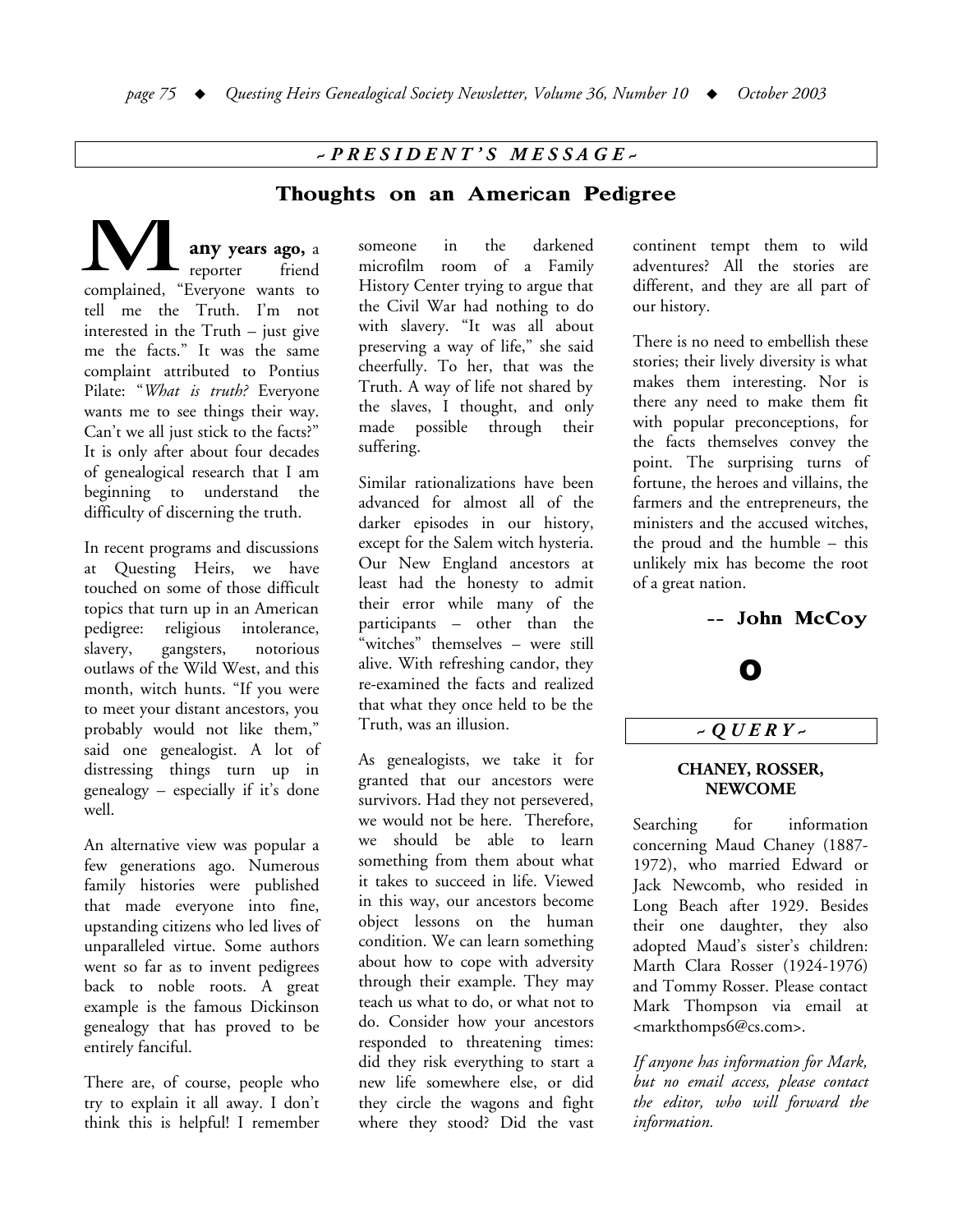## *~ O C T O B E R M E E T I N G ~*

### **SPEAKER: TOM UNDERHILL**

Quality scanning is more than just pushing the "scan" button. Learn tips and tricks used by a pro with more than five thousand scans under his belt to make a marginal scan good and a good image great. Topics covered include proper resolution, file types and color spaces, image enhancement and basic photographic techniques.

Tom Underhill is the publisher at Creative Continuum, a book design and publishing company specializing in highquality, short-run books. Tom's background includes extensive graphic design, marketing and project management experience.

During the last three years, Tom and his company produced more than 100 custom-designed books and printed more than 7 million pages. Tom is the author of five books:

- ♦ *Family History Publishing Basics* and *Scanning and Photo Retouching Basics* are geared to demystify much of the technical jargon surrounding image acquisition and publishing.
- *Make Your Photos Zing!* is a step-by-step guide to mastering Photoshop Elements and makes it easy to retouch and improve the photos you've always wanted to fix.
- ♦ *Dead Men Tell No Tales* is a comprehensive how-to for recording and publishing your family's oral history.

♦ Tom's latest book, *Save an Hour a Day on Your Computer*, helps eliminate the frustrations often encountered with using your computer.

### *~ S O C I E T Y N E W S ~*

#### **QHGS OBSERVES FAMILY HISTORY MONTH**

Member-at-Large Elizabeth (Stookesberry) Myers has been busy lining up quite a few activities so that our group can become more visible and active in the community. We applaud her efforts.

Here is a report she prepared on our plans for observing Family History Month:

Long Beach's Questing Heirs Genealogical Society is celebrating Family History Month by offering the family researcher a free consultation at the Long Beach Public Library, on Ocean Blvd. every Wednesday and Saturday from 1 PM to 5 PM. Help is available at the library Wednesday and Saturday afternoons from Bob Brasher throughout the year. However, during October a beginner's packet will be available with additional experienced researchers to help launch inquirers into the fun and educational opportunities of looking for grandparents and the history that surrounds them.

October marks the third annual celebration of Family History Month since the U.S. Senate unanimously approved legislation on September 26, 2001, just 15

days after world history was made on September 11. According to the PBS "Ancestors" program website, family history has become the second most popular topic on the Internet, and the third most popular hobby in the U.S. As of September 1, 2002, another top genealogy website, FamilySearch.org, has had 8.8 billion hits and 1.7 billion page views since it launched in May of 1999. It is estimated that more than two million separate websites are devoted to genealogy. "This is a huge day for the more than 80 million Americans who are believed to be actively searching for more information about their ancestors. "Millions of Americans are researching the history of their families," said Senator Orrin G. Hatch, the Utah Republican who introduced the Family History Month resolution. "Experts say that in the United States, genealogy is now the second most popular hobby next to gardening." "It is only natural that we want to find out more about our ancestors," Hatch continued. "What better way to bring families closer together than by discovering more about the story of their own family? Like it or not, who we are today is in large part, a product of our ancestors."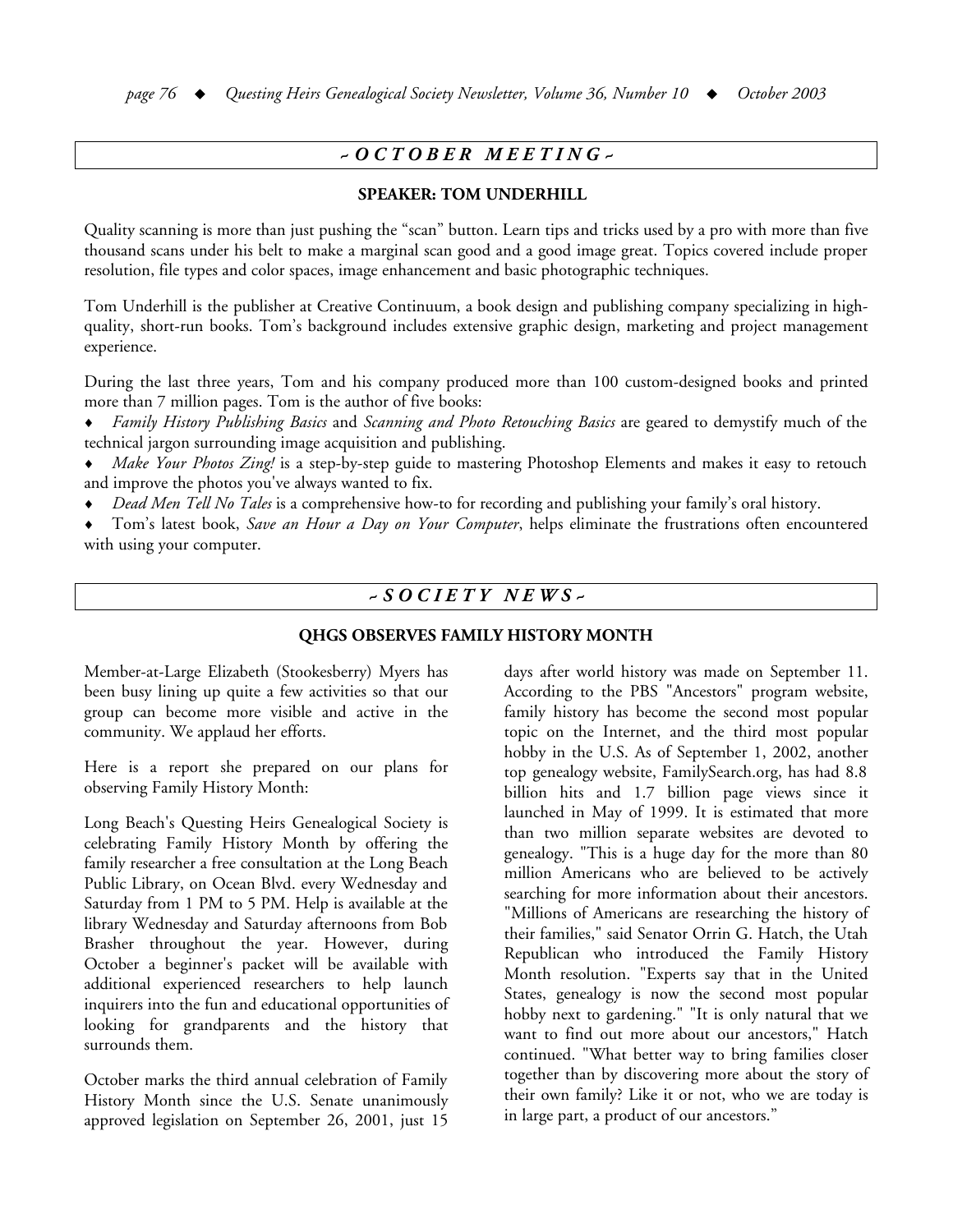### *~ S O C I E T Y N E W S, continued ~*

#### **QHGS ELECTIONS**

Don't forget, elections are coming up next month. Positions on the Board up for election this year are: First Vice-President, Recording Secretary, and Treasurer.

At the October meeting, the Nominating Committee will announce its slate. Nominations may be also taken from the floor at the next two meetings. The elections will be held at the November meeting, the winners will be announced in the December newsletter, and the new officers will be installed at the December meeting.

Members of the Nominating Committee are: Cynthia Day-Elliott, Richard Hoover, and Mike Powers. Anyone who is willing to help our society by giving just a little of their time is encouraged to contact Cynthia, Richard, or Mike.

### *~ P F U N N I E S ~*

#### **PFINDING PFÜTZE: PFITFALLS OF PFINDING GERMAN ANCESTRAL VILLAGES**

A genealogist we see frequently at a local Family History Center received a copy of a document her immigrant ancestor brought from Germany in the 1850s, proving that he had completed military service there. The problem was to decipher his birthplace. Over the last few months, Richard Hoover and I looked at the document several times, each time making a little headway.

The first problem was to read the name of the village itself. Our first attempt resulted in "Pfützel," a name that was difficult to pronounce, and impossible to find in any gazetteer. "You can't say Pfützel without smiling," observed our friend Lee Humphries. But what were the additional words written in even smaller German script?

The second attempt came from the realization that the letter at the end of Pfützel was not a letter at all. It was just a big flourish! So Pfützel became Pfütze. Further, the name of the district in which

it was supposed to be located seemed to be "Lindenkopf," another unfindable name. The 1958 edition of *Müllers Großes Deutsches Ortsbuch* was available on microfiche, part of the 100 most-used books collection that every Family History Center has. Armed with the list of otherwise impenetrable abbreviations at the beginning of the microfiche, we found two Pfützes in Germany, but neither one was in a district similar to Lindenkopf. Both were in the old principality of Hesse, so we seemed to be headed in the right direction.

But I wasn't satisfied. Thinking to look at the *Ortsbuch* again, I discovered that the 100 most-used books collection on microfiche also includes the 1912 edition of *Meyers Orts- und Verkehrs-Lexikon des Deutschen Reichs*. While the 1958 *Ortsbuch* is quite legible, except for the abbreviations, the 1912 *Orts-Lexikon* uses Gothic type, a very serious obstacle. Not only that, the abbreviations used in this work are different, and

seem not to be fully explained. Nevertheless, I found the entry for Pfütze. In 1912, there were three of them! The extra Pfütze in the *Orts-Lexikon* seems to be the right one, at last: it is in the district of Biedenkopf, which in German script is easily mistaken for Lindenkopf. This Pfütze turns out to be another name for a hamlet called Neu Ludwigsdorf in the parish of Bromskirchen. The Family History Library catalogue includes protestant church records from this parish on microfilm back to the 1500s.

Even if you can't say "Pfütze" without smiling, I think the best bet is to call it "Neu Ludwigsdorf." It's so much easier to say!

*Submitted by John McCoy.*

O

Mistakes are the portals of discovery. James Joyce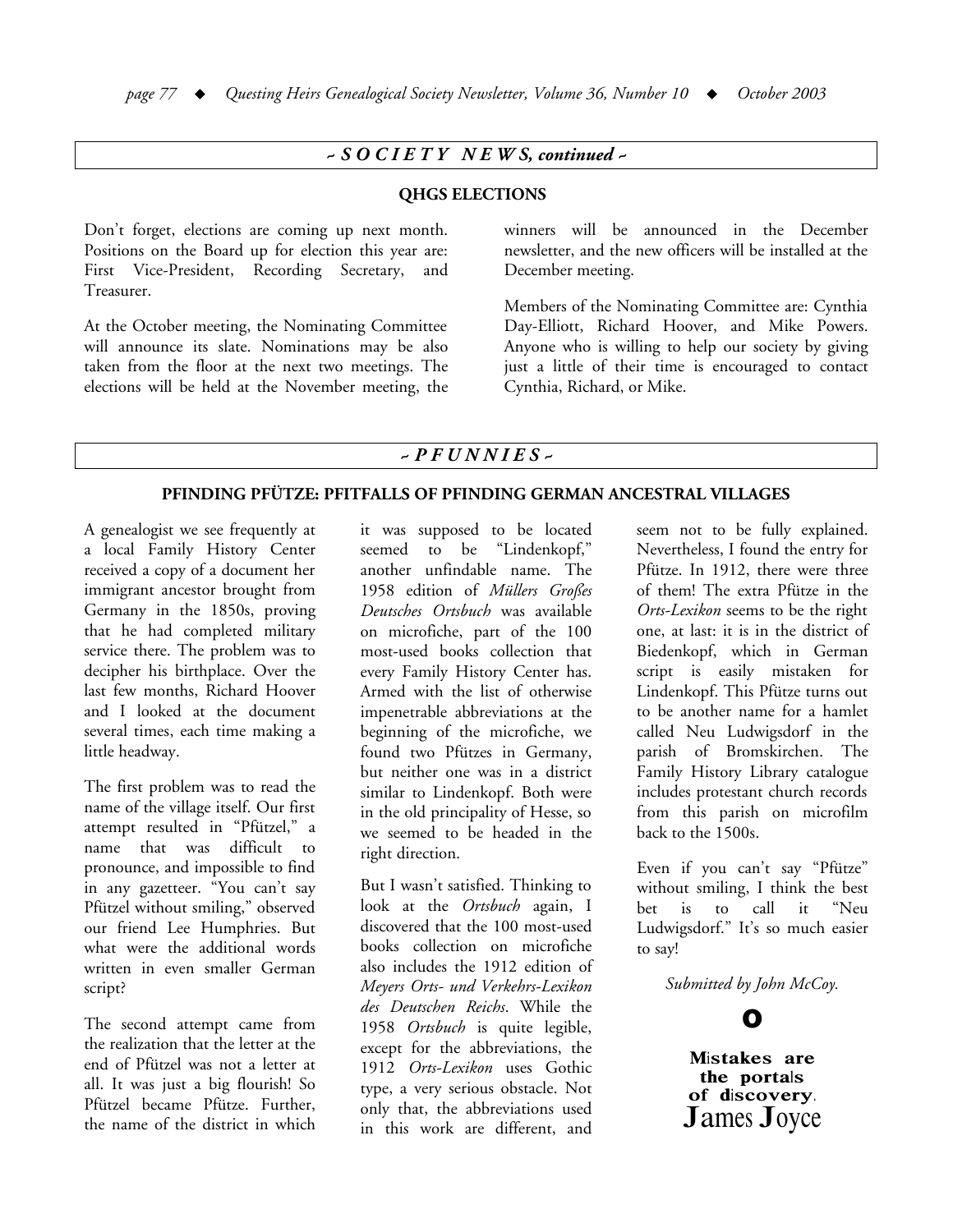# *~ O F I N T E R E S T ~*

#### **FAMILY HISTORY FAIR IN LOS ALAMITOS**

The Cerritos and Long Beach East Stakes of the Church of Jesus Christ of Latter-Day Saints are sponsoring a Family History Fair, to be held on Saturday, November 22, 2003 from 8:00 am to 3:00 pm at the Long Beach East Stake Center at 4142 Cerritos Avenue in Los Alamitos. Billed as a day for both beginners and advanced researchers, the fair features some of the best family history speakers in Southern California, including Barbara Renick, Richard Wilson, Pat Rydman, Marilyn Fronk, Ilene Miller, Lee Humphries, Tom Underhill, and Beth McCarty. Following the keynote speech – Barbara Renick speaking on "The Perils of Pursuing Pedigrees" – there

will be four hour-long workshop sessions. Each hour will have a choice of four to five topics, including "What You Are Almost Finding Online," "Illustrating Your Family History," "Using the Family History Center," "Post-1837 Research for England and Wales," and "Digging Up Treasures in the Graveyard." The Family History Center will also be open from 10:00 am to 3:00 pm for questions or research. Attendance is free to all, but pre-registration is required. For more information, contact Bob Kienzle, phone (562) 425- 0088, email <kienzle@aol.com> or Marilyn Fronk, phone (562) 865-2926, email <marilynjgf@hotmail.com>.

#### $\blacklozenge$

### **NATIONAL ARCHIVES WORKSHOPS ANNOUNCED**

The National Archives and Records Administration has announced its Fall 2003 schedule of genealogical workshops:

October 16 Introduction to Genealogical Resources

October 22 Preserving Your Family's History

October 30 Naturalization & Immigration Records

November 5 Introduction to Genealogical Resources November 12 Naturalization & Immigration Records November 19 Introduction to Military Records

Here is a brief description of the workshops:

Introduction to Genealogical Resources: For beginners and those who want to brush up on their basic skills, this workshop addresses the use of Federal census, passenger arrival, naturalization, and military records, as well as basic reference works.

Preserving Your Family's History: Participants in this workshop will learn basic methods for organizing genealogical records and preserving photographs, historical documents, and other treasured heirlooms.

Naturalization and Immigration Records: This course examines immigration and citizenship records, emphasizing procedural changes from 1790 to the present as well as methods for locating both naturalization records and passenger manifests.

Introduction to Military Records: This workshop will explore basic military resources for genealogy relating to American military actions from the Revolutionary War through the conflicts of the late 20th century. Special resources and techniques useful in genealogical research from World War II to the present will be emphasized.

All workshops begin at 9:30 am, and cost \$7.50, payable at the door. Class sizes are limited, therefore, reservations are required. For reservations, please call (949) 360-2641 ext. 0.

The NARA Pacific Region is located at 24000 Avila Road, 1st Floor East, in Laguna Niguel. From Interstate 5, exit at Oso Parkway and head west. Then turn left at La Paz Road. Follow La Paz through the intersection with Avila and make the next right on Allegra, a small side street in the midst of an office park. Go straight and park in any unmarked space.

If you are unable to attend any of these classes but wish to be on the NARA mailing list, please call Randy Thompson at (949) 360-3427.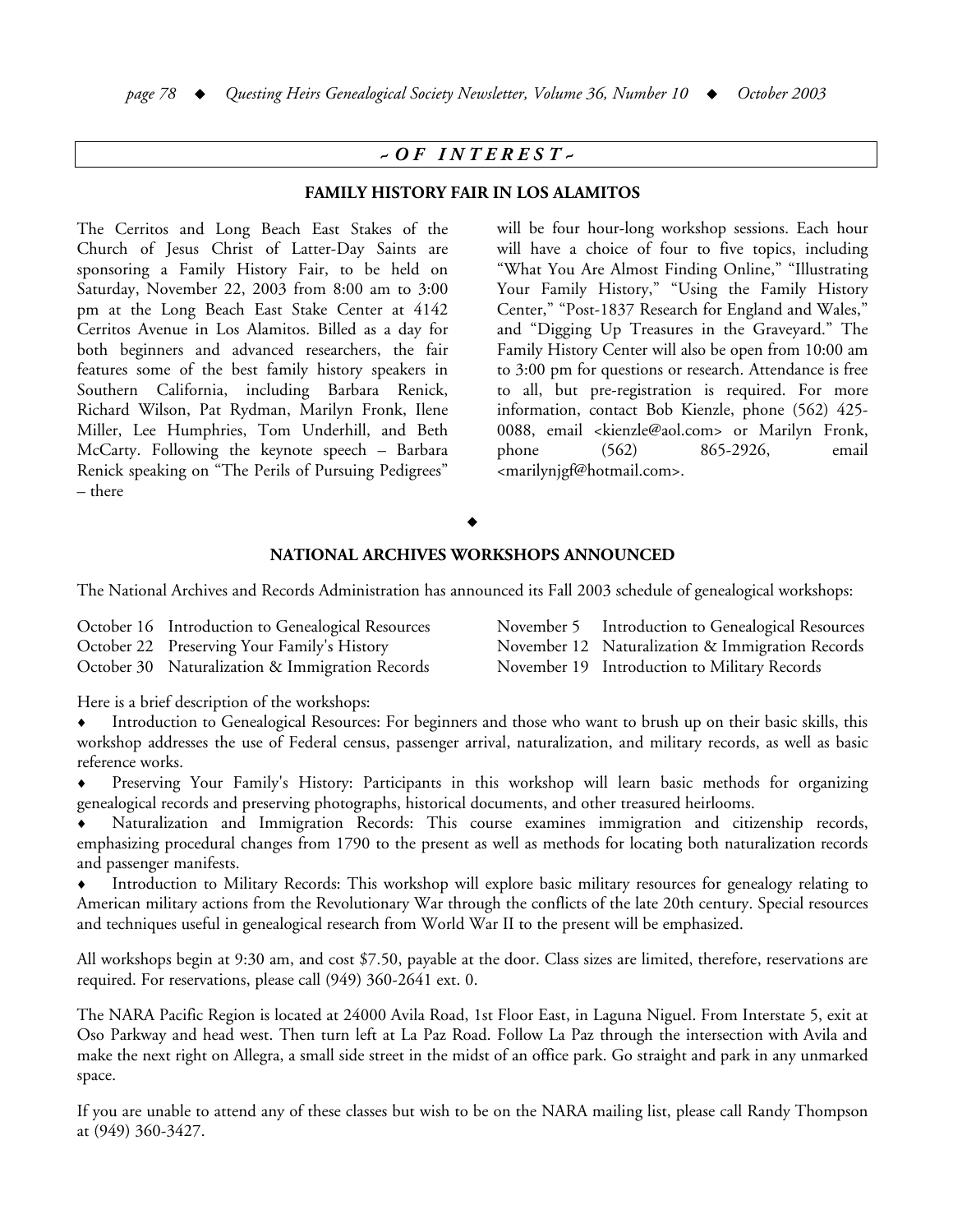### *~ O N T H E W E B ~*

### **CENSUS TOOLS**

#### <http://www.censustools.com>

Gary Minder of El Cajon, California has shared a really nifty collection of spreadsheets he devised for managing census information. The spreadsheets are in Excel 97 format, so they should be compatible with most any recent full-featured spreadsheet program. He has offered them for free on the web, but he asks that if you find his work useful, you send him a small donation.

The following is from the CensusTools web page:

I now have 35 spreadsheets available covering the U.S., Canada, England, Ireland and Scotland! Among my U.S. collection are spreadsheets for all federal records as well as the states of Iowa, Kansas, Massachusetts, Minnesota, New Jersey, New York and Wisconsin.

The U.S. Federal Census spreadsheet has separate pages for each census year from 1790-1930, including the 1880-1920 Soundex. Each page is formatted to faithfully match the actual census for each year. It's a great way to finally organize your census records of an entire family for up to 140 years!

I created the Census Tracker to supplement the Federal Census spreadsheet. It allows a researcher to document all available census data for an individual on a single worksheet! At a glance and in a very professional appearing report, you can trace the important aspects of your ancestors' lives. Your pile of census data, difficult to analyze and evaluate when buried in drawers and paper files, comes alive when properly organized!

My newest creation is the U.S. Special Schedules spreadsheet which features worksheets for the 1850- 1860 Slave Schedules, 1850-1880 Mortality Schedules, 1883 List of Pensioners, and the 1890 Surviving Veterans and Widows Schedule.

# o o o o o o o o o o o o o o o

You might be a redneck if you go to family reunions to meet girls.

#### **ARTICLES ON NAMES AND NICKNAMES**

from RootsWeb Review Vol. 6, No. 39, 24 September 2003 <http://www.rootsweb.com>

"What's in a Name?" <http://www.rootsweb.com/~rwguide/lesson2.htm>

"Funny Names May Adorn Your Family Tree," by Myra Vanderpool Gormley.

<http://www.rootsweb.com/~rwguide/funnames.htm>

Who brought "middle names" to America and when did this naming custom start? Read an article on the subject: "A Look at Middle Names," by Rhonda R. McClure.

<http://www.genealogy.com/rhonda041802.html>

"Common Nicknames" can be found at this USGenWeb Project website:

<http://www.usgenweb.org/researchers/nicknames.ht ml>

"Australians seem to believe that all red-heads will be nicknamed Blue, all Sharons are destined to be Shazza and if you smile a lot as a kid, you'll be Happy or Grumpy for the rest of your life," according to "Aussie Nicknames," an article by Emma Pedler on the ABC South Australia website:

<http://www.abc.net.au/sa/stories/s881913.htm>

### $\blacklozenge$

### **SPANISH EXPLORERS AND ORDINARY ANCESTORS**

<http://www.ldelpino.com/archivos.html>

The Spanish Ministry of Education has placed the passenger lists, 1509-1790, from Spain to America online and Luis del Pino, listadmin of the RootsWeb SPAIN-L mailing list, has uploaded the instructions – in Spanish and English – on how to access these lists.

> *Previously published in RootsWeb Review: Vol. 6, No. 39, 24 September 2003.*